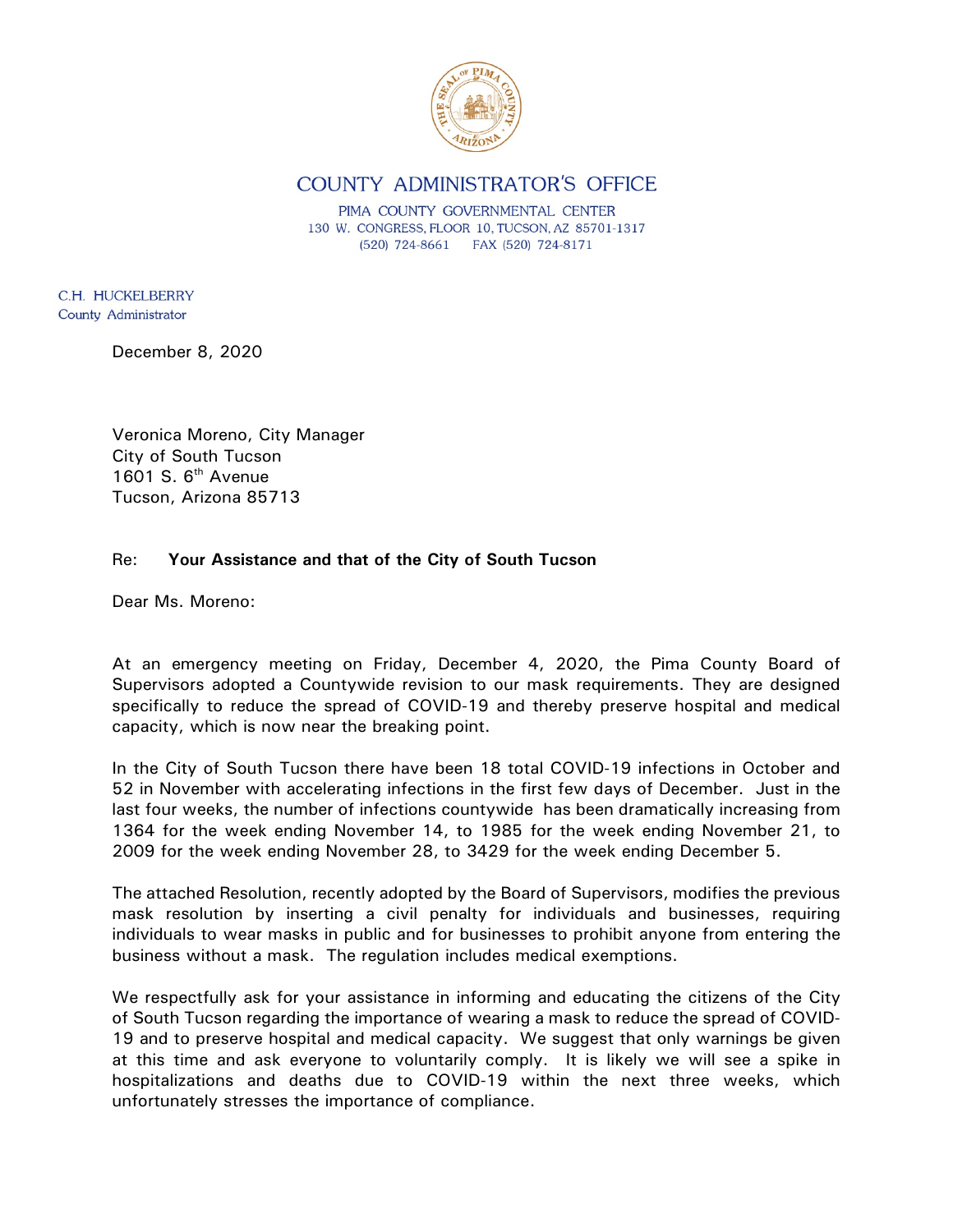Ms. Moreno Re: **Your Assistance and that of the City of South Tucson** December 8, 2020 Page 2

Pima County asks for your cooperation and assistance. I would like to thank you in advance for such.

Sincerely,

C. Dulultaux

County Administrator

**Enclosures** 

c: The Honorable Bob Teso, Mayor, City of South Tucson The Honorable Chairman and Members, Pima County Board of Supervisors The Honorable Supervisors Elect, Pima County Board of Supervisors Jan Lesher, Chief Deputy County Administrator Francisco García, MD, MPH, Deputy County Administrator & Chief Medical Officer, Health and Community Services Terry Cullen, MD, MS, Public Health Director, Pima County Health Department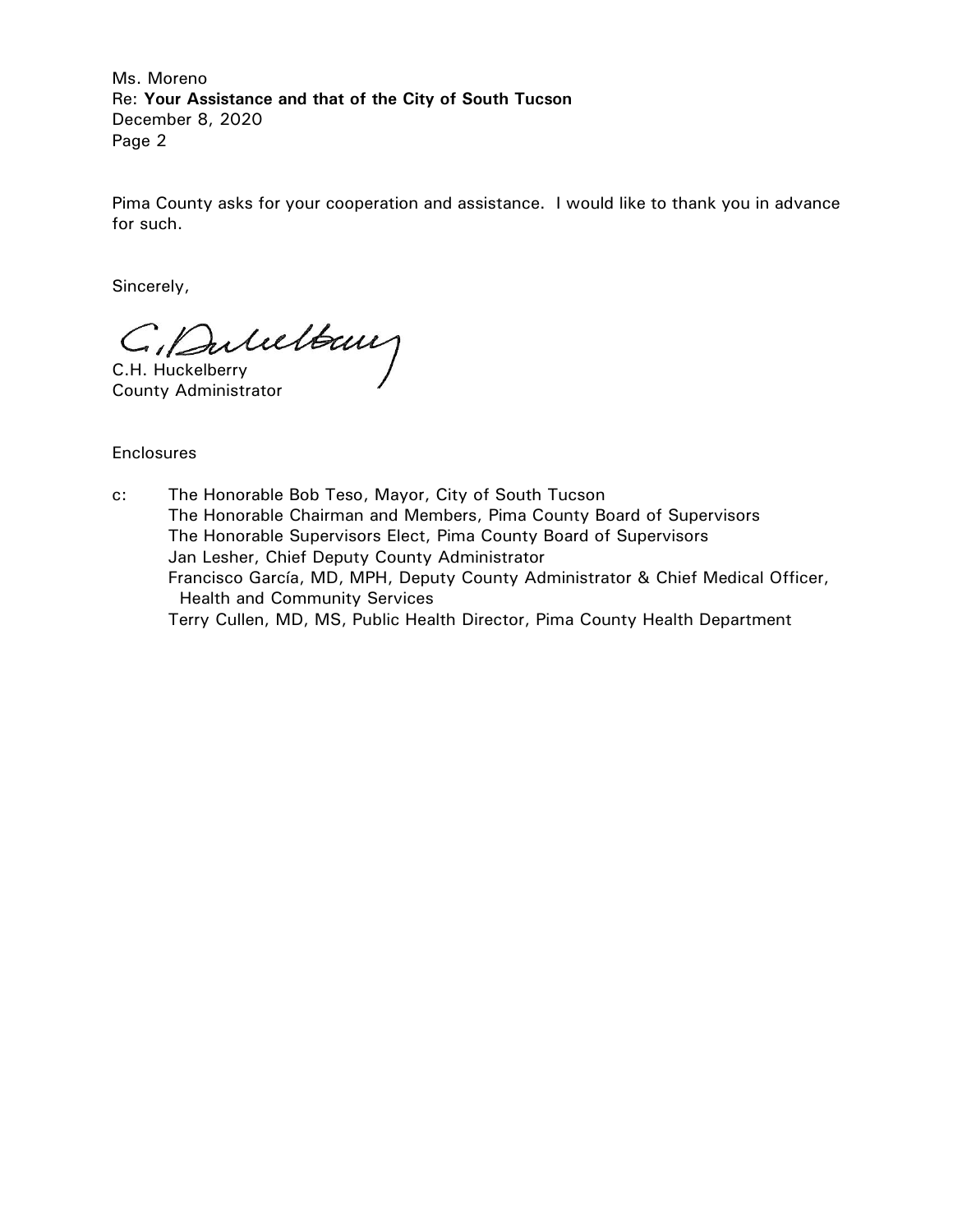## RESOLUTION NO. 2020-96

RESOLUTION OF THE PIMA COUNTY BOARD OF SUPERVISORS ADOPTING REGULATIONS NECESSARY FOR THE PUBLIC HEALTH AND SAFETY OF PIMA **COUNTY'S INHABITANTS, REQUIRING PERSONS TO** WEAR FACE COVERINGS WHEN THEY ARE IN PUBLIC **PLACES** AND CANNOT **EASILY MAINTAIN** A CONTINUOUS PHYSICAL DISTANCE OF AT LEAST 6 **FEET FROM ALL OTHER PERSONS** 

The Board of Supervisors of Pima County, Arizona finds:

- 1. On March 19, 2020, Pima County adopted Resolution 2020-18, declaring a state of emergency related to the Covid-19 outbreak. That state of emergency remains in effect.
- 2. The Covid-19 pandemic is the worst public-health crisis the United States has faced in a century. It has caused over 273,000 confirmed deaths in the United States and infected over 13.9 million people, though the actual numbers of deaths and infections are very likely higher. Many of those who survive Covid-19 will do so only after experiencing serious illness and lengthy hospitalization.
- 3. On June 19, 2020, the Pima County Board of Supervisors adopted Resolution 2020-49, requiring all persons in Pima County who are not exempt under that Resolution to wear compliant face coverings while in public and unable to easily and continuously physically distance from others. The Board hereby readopts and incorporates by reference the findings in Resolution 2020-49, as updated by those in this Resolution.
- 4. Section 5 of Resolution 2020-49 requires that the Board give express authorization before any civil or criminal enforcement of its requirements can be taken.
- 5. Arizona is again experiencing alarming community spread of Covid-19 and decreased availability of necessary healthcare resources, including hospital and intensive-care beds.
- 6. As part of the effort to mitigate the spread of Covid-19, more stringent enforcement of face-covering requirements is necessary.
- 7. Pima County, through both the Board of Supervisors and its Health Department, has broad authority to take action to protect the public health and safety of all Pima County's inhabitants, see A.R.S. § 11-251(17); A.R.S. Title 36, Chapter 1, Article 4; Marsoner v. Pima County, 166 Ariz. 486 (1991), including authority to adopt and enforce "regulations necessary for the public health and safety of the inhabitants," A.RS. § 36-183.02.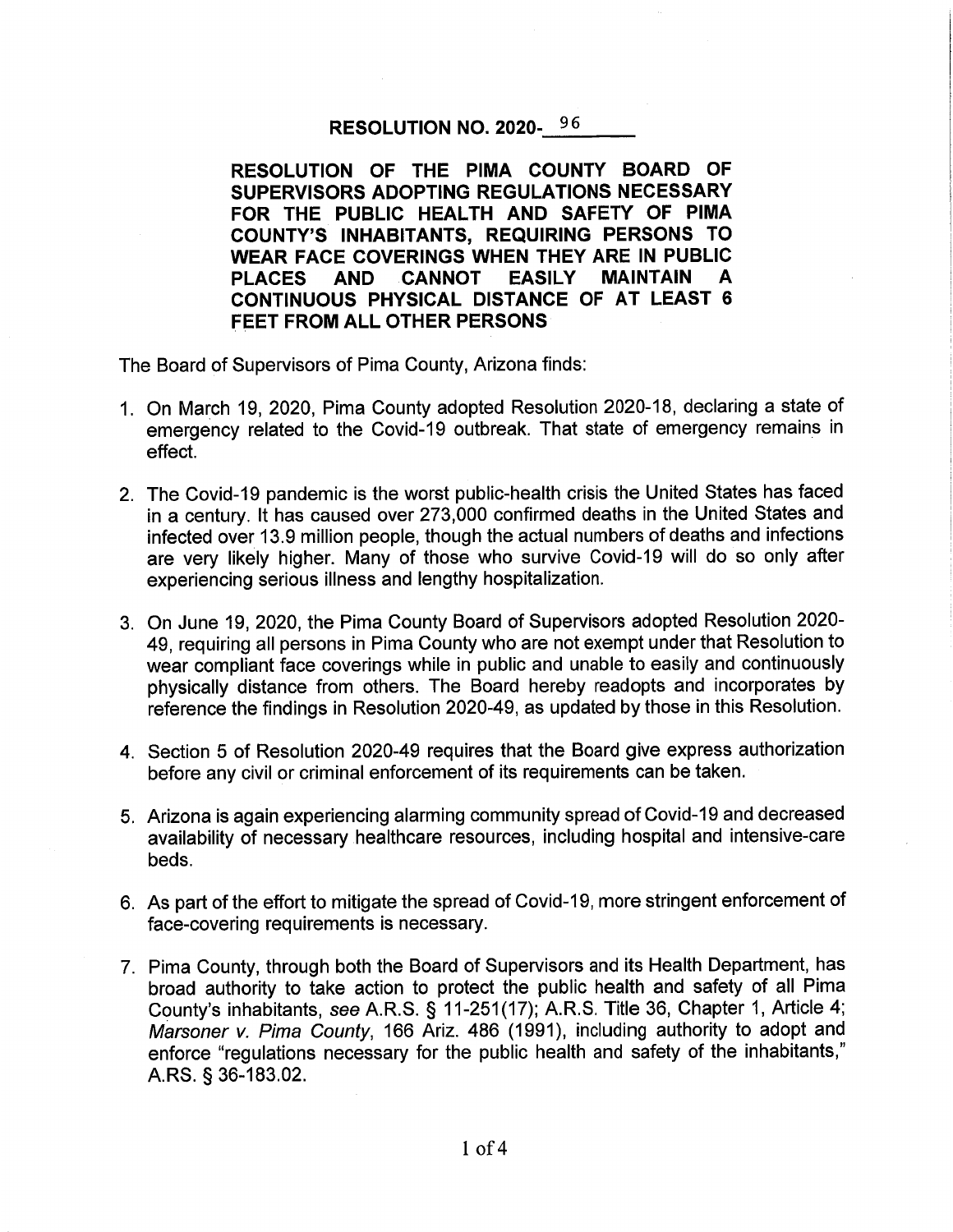8. For purposes of clarity, the Board desires to readopt and restate the provisions of Resolution 2020-49, with amendments to Sections 3 and 5 and other clarifying amendments in Section 1(b).

## NOW, THEREFORE, BE IT RESOLVED,

Section 1. Face coverings required. Every person must wear a face covering that completely and snugly covers the person's nose and mouth when the person is in a public place and cannot easily maintain a continuous distance of at least six feet from all other persons. For purposes of this Resolution:

- a. "Face covering" does not include any mask that incorporates a one-way valve (typically a raised plastic cylinder about the size of a quarter on the front or side of the mask) that is designed to facilitate easy exhaling.
- b. "Public place" means any place, indoor or outdoor, that is open to the public or a segment of the public and includes, but is not limited to, businesses or other establishments where people assemble or members of the general public may enter; schools; offices; public buildings, highways, and parks; and public transportation, including taxicabs and ride sharing.

Section 2. Exempt persons. Section 1 of this Resolution does not apply to:

- a. Children under the age of 5. Parents or guardians are responsible for ensuring that children between the ages of 5 and 17 wear appropriate face coverings when required under this Resolution.
- b. Persons who cannot medically tolerate wearing a face covering. A person is not required to provide documentation demonstrating that the person cannot medically tolerate wearing a face covering.
- c. Persons who are hearing impaired, or communicating with a person who is hearing impaired, where the ability to see the mouth is essential for communication.
- d. Persons, including on-duty law-enforcement officers, for whom wearing a face covering would create a risk to the person related to their work, as determined by local, state, or federal regulators or workplace safety guidelines.
- e. Persons who are obtaining a service involving the nose, face, or head for which temporary removal of the face covering is necessary to perform the service.
- f. Persons who are eating or drinking at a restaurant or other establishment that offers food or beverage service, so long as the person is able to maintain a distance of 6 feet away from persons who are not members of the same household or party as the person.
- g. Any member of a group of persons who are in a public place together and live in the same household or are part of a party of 10 or less, so long as the group can easily maintain a continuous physical distance of at least 6 feet from all other persons not part of the household or party.
- h. Persons who are engaged in outdoor work, recreation, or exercise, when alone or as part of a group of people who live in the same household or constitute a party of 10 or less, so long as they are able to easily maintain a continuous physical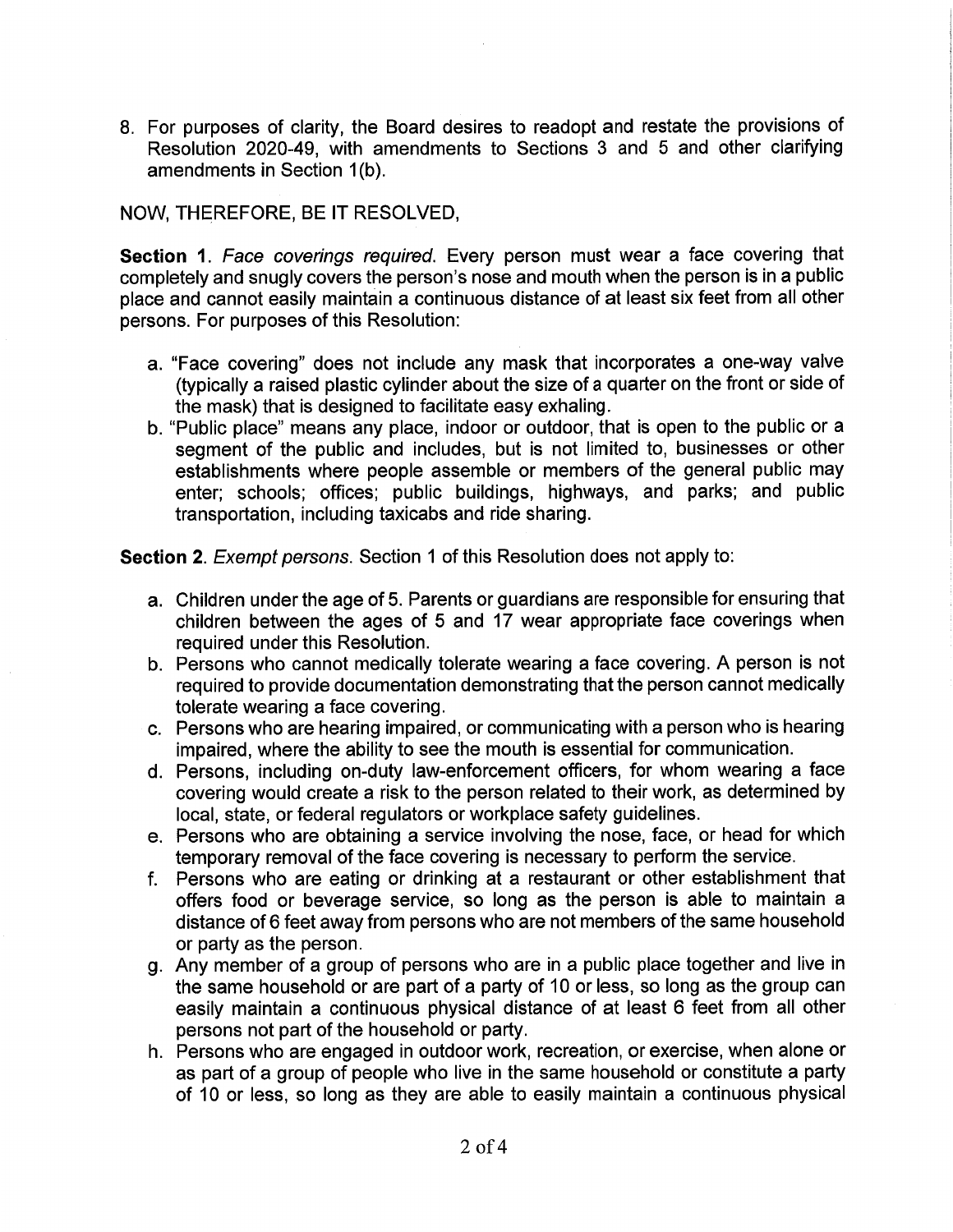distance of at least 6 feet from all other persons not part of the same household or partv.

- *i.* Persons who are incarcerated.
- Persons who are swimming. i.
- k. For any activity not listed for exemption, an exemption may be granted on a caseby-case basis from the Pima County Chief Medical Officer and the Director of the Pima County Health Department. General descriptions of exemptions granted will be posted on a website accessible via www.pima.gov, without identifying who requested the exemption.

Section 3. Establishments. Establishments that are open to the public must provide face coverings to their employees and require them to wear them. Additionally, establishments that are open to the public and in which continuous physical distancing of at least six feet between persons cannot be easily maintained must refuse to allow a person who is not exempt under Section 2 and who is not wearing a face covering to enter the establishment and must request that a person inside the establishment leave if the person is not exempt under Section 2 and is not wearing a face covering.

Section 4. Complaints and investigations. Pima County will provide a public website available via www.pima.gov through which any person may file a written complaint alleging noncompliance with this Resolution at any establishment that is open to the public. The website will allow the submission of photographs, and, when possible, photographs depicting violations should be provided. The Pima County Health Department will investigate complaints and take enforcement action where appropriate. Pima County will post copies of the complaints and associated documentation, including photographs, on the website.

## **Section 5. Compliance and enforcement.**

- a. A violation of Section 1 of this Resolution is a civil infraction that carries a penalty of \$50 per infraction.
- b. A violation of Section 3 of this Resolution by an establishment is a civil infraction that carries a penalty of \$500 per infraction. In addition, if the Pima County Health Department investigates and finds noncompliance at an establishment, it may recommend to any governing body that issues a permit or license to that establishment, including when applicable the Arizona State Liquor Board, that the permit or license be suspended.
- c. Nothing in this Resolution limits or precludes any other means of enforcement authorized by law.

Section 6. Applicability. This Resolution applies throughout Pima County, including within incorporated areas.

**Section 7.** Effective date. This Resolution is effective upon adoption.